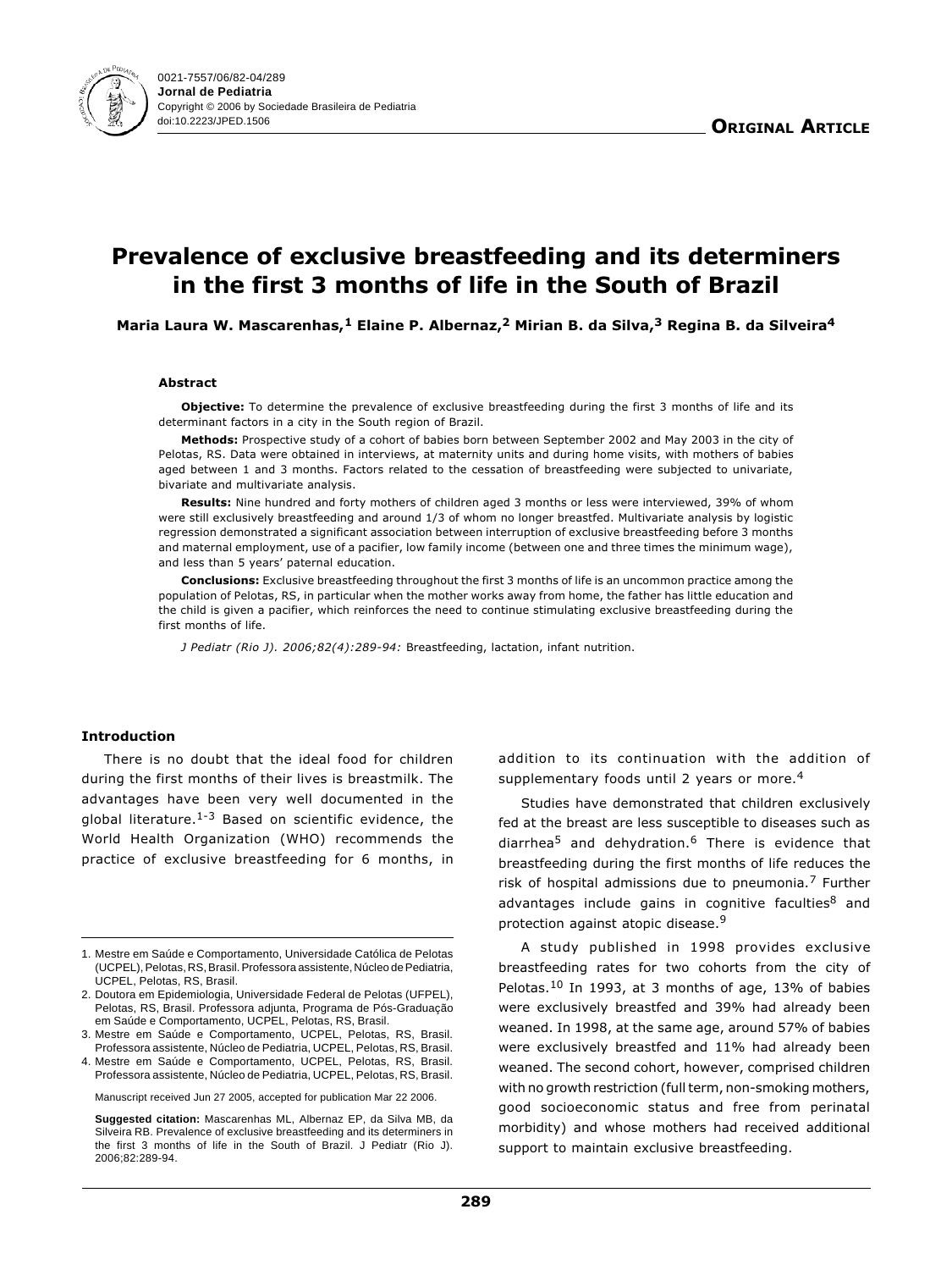An intervention study undertaken in the same city in 2000 found that, at 4 months of age, 29% of babies were exclusively breastfed and 31% had been weaned. This study also employed a sample that was not representative of the general population (babies with growth restriction and mothers who also received additional breastfeeding support).<sup>11</sup>

Some studies $12-14$  indicate factors that are positively associated with exclusive breastfeeding, such as higher maternal educational level, stable marital relationship, infants born with gestational ages greater than 37 weeks, mothers with previous experience of breastfeeding and women who live in their own houses. Another study<sup>15</sup> demonstrates that cessation of exclusive breastfeeding during the first months is associated with low family income, low maternal age, primiparity and mothers returning to work.

It was observed that these studies demonstrate that the practice of breastfeeding in different locations is heterogeneous, including in different regions within Brazil. This in turn led to the belief that diagnosing of the local state of breastfeeding is of fundamental importance to the planning of policies to encourage breastfeeding.

The objective of this study was to evaluate the prevalence of exclusive breastfeeding during the first 3 months of life of babies in the city of Pelotas and to identify factors that interfere with the practice.

## Methods

This was a prospective cohort study investigating several different outcomes. The research project was structured in two phases: perinatal (hospital screening) and follow-up (home visits when babies were 1, 3 and 6 months of age). The perinatal phase consisted of interviews with all mothers whose children were born in the maternity units in the city of Pelotas, between September 2002 and May 2003, with an estimated frequency of 400 births/ month. Follow-up visits were carried out between September 2002 and November 2003. The sample chosen for follow-up, approximately 30% of all mothers interviewed at maternity units, was selected by means of a randomized list produced by the Statistical Package for the Social Sciences (SPSS) software program. This study utilized information from the perinatal phase and from the followup home visits at 90 days.

All infants born to mothers resident in the city of Pelotas were eligible for the study as long as they were free from contraindications against breastfeeding (e.g. newborn infants with severe malformations or mothers seropositive for HIV). All mothers were duly informed about the research and signed a consent form. Mothers and their babies that were not located for application of the questionnaires, or who refused to participate or continue in the study, were considered losses.

The sample size was calculated based on a confidence interval of 95% (95%CI) and statistical power of 90% for exposure variables, varying from 15 to 80%, with an estimated relative risk (RR) of 2.0. A further 15% was added to account for possible losses and to control for potential confounding factors, which resulted in a sample of 600 mothers and their babies. Since this study was part of a larger research project investigating several different outcomes, the actual sample comprised 973 mothers and their babies. Both at the maternity units and during followup, standardized questionnaires were applied by previously trained medical students. The veracity of information provided in response to the questionnaires was checked by means of the application of a synthesized questionnaire to 10% of the sample, selected at random.

The breastfeeding classification categories used in this study are those laid out by the WHO/Pan American Health Organization (WHO/PAHO, 1991), <sup>16</sup> i.e.: exclusive breastfeeding is defined as when children are given just breastmilk; breastfeeding predominant as when children are given breastmilk and water, teas or juices; and breastfeeding as when children are given any daily quantity of breastmilk, irrespective of whether or not they are being given other foods. Partial breastfeeding was defined as when children were being given breastmilk plus some other type of milk and children were defined as having been weaned if breastfeeding ceased during the follow-up period.

Epi-Info 6.0 and SPSS for Windows 8.0 were used for data analysis, adhering to the hierarchical model created previously, with variables related to demographic (baby's sex and color and maternal age) and socioeconomic factors (family income and parents' education) on the first level, maternal characteristics (parity, smoking, type of delivery, number of prenatal consultations and maternal employment, defined as whether or not mothers were employed during the month of the visit) on the second level, and, on the third level the babies' characteristics (gestational age, birth weight and pacifier use, defined as whether or not babies were being given pacifiers during the month of the visit). The frequencies of variables were calculated and bivariate analysis were performed between individual exposure factors and the outcome, between exposure factors and other variables and between the outcome and other variables. For all analyses, the cutoff for statistical significance was set at  $p \le 0.05$ . For the multivariate analysis all variables whose associations with the outcome had a p value  $\leq$  0.20 were selected in order to study possible confounding factors.

The research project was approved by the Research Ethics Committees at the Santa Casa de Misericórdia de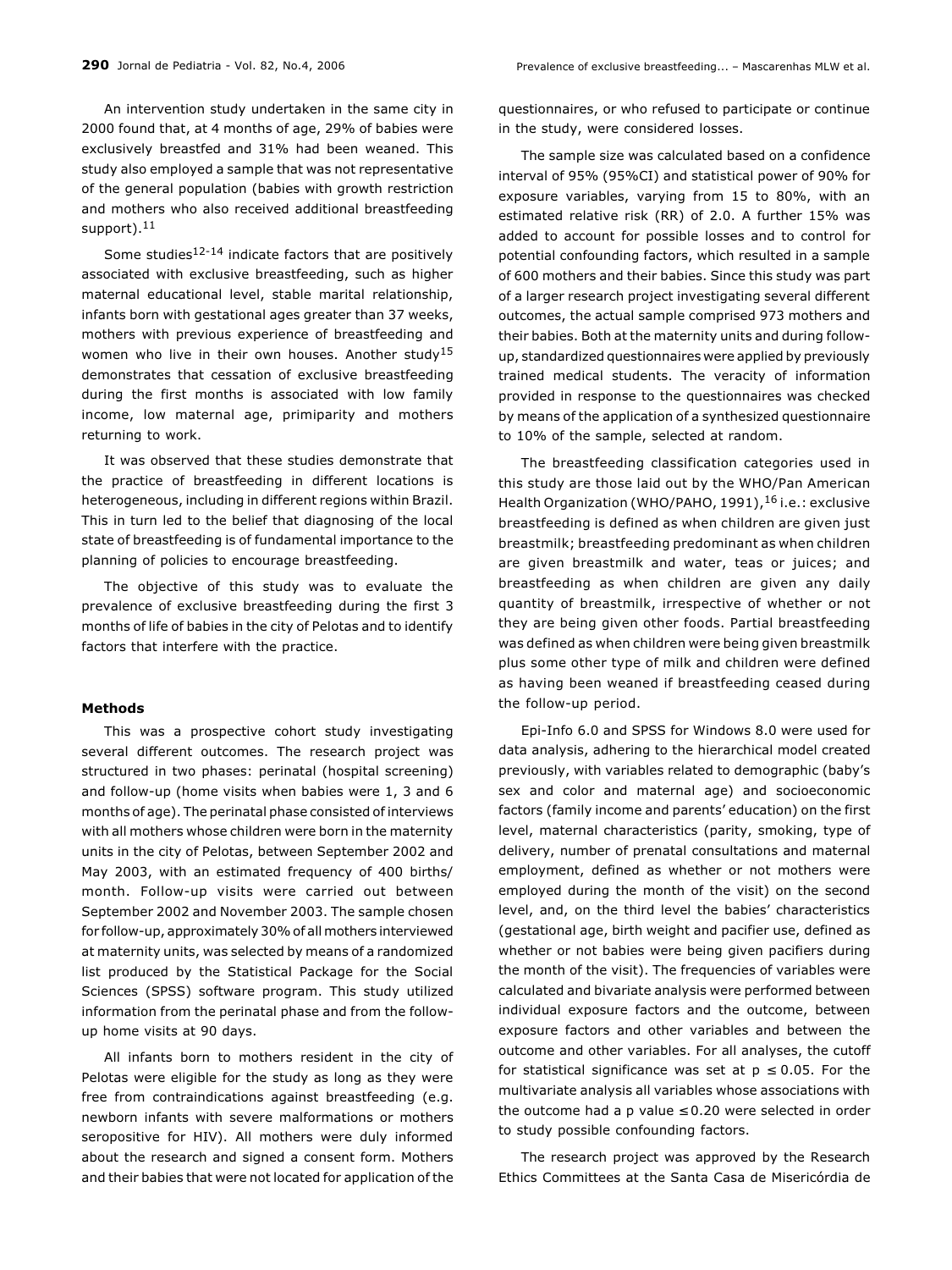Pelotas and the Fundação de Apoio Universitário (FAU). It was also approved by the Research Ethics Committee at the Universidade Federal do Rio Grande do Sul and by the Scientific Commission at the Universidade Católica de Pelotas.

### Results

During the study period there were 3,449 births, 81% (2,799) of whom were born to mothers resident in the city of Pelotas. Twenty-nine of these children were not born in hospital, but were included in the study. Ten patients were discharged from hospital early and could not be located again, and 26 were seropositive for HIV, being duly excluded. Fourteen mothers (0.4%) did not agree to take part in the study, and eight refused to do so because of early death of their babies. The final population interviewed during the perinatal phase was 2,741 mothers, which represented 98% of births within the target population. Nine hundred and seventy-three of these mothers were selected for follow-up at 1, 3 and 6 months postpartum.

At the 3-month follow-up, 940 questionnaires were answered, with a total of 3.4% losses, being 13 deaths, five unlocatable addresses, six moves away from the city and five exclusions (one HIV-positive mother, two with mental disease and two adoptions). There were also four refusals.

There were no statistically significant differences in terms of the distribution of demographic, socioeconomic or reproductive characteristics between the whole population screened at hospital and the sample selected at random for home follow-up. Around 68% of the sample were in the low family income bracket of up to three times the minimum wage (MW), 45% of fathers and 41% of the mothers had received between 5 and 8 years' schooling. Around 50% of the mothers were aged 20 to 29 years, 39% had delivered by caesarian, 66% did not work and 1/4 had smoked during pregnancy. A majority of the mothers (76%) had attended six or more prenatal consultations; the incidence of low birth weight was approximately 9%, and 12% of babies were born before 37 weeks' gestation.

In relation to feeding patterns at 3 months, it can be observed that just 39% of the sample were being breastfed exclusively. The use of water/teas was observed in 13% of the sample. The main reason that mothers gave for introducing liquids was colic (41%). Around 19% were on partial breastfeeding and the reason given for the introduction of supplementary foods was that babies were hungry (46%). At 3 months, 1/3 of the babies were already weaned. Pacifiers were being given to 64% of the babies, and the reason given by mothers was that they calmed their babies (53%).

Table 1 shows the results of the bivariate analysis of factors related to cessation of exclusive breastfeeding before 3 months of age. Family income less than or equal to three times the MW, parental education of 8 years or less, smoking during pregnancy, mothers at work by 3 months and use of a pacifier at 3 months were all related with absence of exclusive breastfeeding at the third month. The factors family income and maternal education demonstrated a dose-response effect, and pacifier use increased the risk of these babies not being exclusively breastfed by 90%.

Table 2 contains results of the multivariate analysis of variables related with exclusive breastfeeding at the third month. It will be observed that certain factors did not maintain their association with outcome after adjustment for confounding factors. Only mothers working away from the home, family income between one and five times the MW, fathers educated for less than 5 years and pacifier use exhibited statistically significant associations. Babies given pacifiers had a four times greater risk of not being exclusively breastfed. There was a tendency ( $p = 0.06$ ) for mothers who smoked during pregnancy to breastfeed exclusively less.

## Discussion

Exclusive breastfeeding is a safe, economical and emotionally satisfying means of feeding babies, especially in developing countries.

This was a longitudinal population-based study that enabled breastfeeding rates to be evaluated and the factors associated with cessation of exclusive breastfeeding within the first 3 months of life to be determined. Since this study is part of a wider research project that assessed several outcomes, it is limited by the fact that specific frequency data was not collected either for pacifier use or for supplementary foods.

Breastfeeding rates in Pelotas, RS are not yet ideal, as is demonstrated by data found in studies undertaken in the city in 1993, 1998<sup>10</sup> and 2000.<sup>11</sup> These studies were not, however, representative of the general population.

It will be observed that a lower level of paternal education was directly associated with cessation of exclusive breastfeeding within the first 3 months. It is possible that fathers with more education are better informed and aware of the benefits of breastfeeding, confirming the influence that fathers have on breastfeeding, generally underestimated by health professionals. The results found in a study undertaken by Litmann<sup>17</sup> also indicated this possibility.

The results of this study found evidence of an association between the living conditions and cultural habits of the population and feeding practices during the first 3 months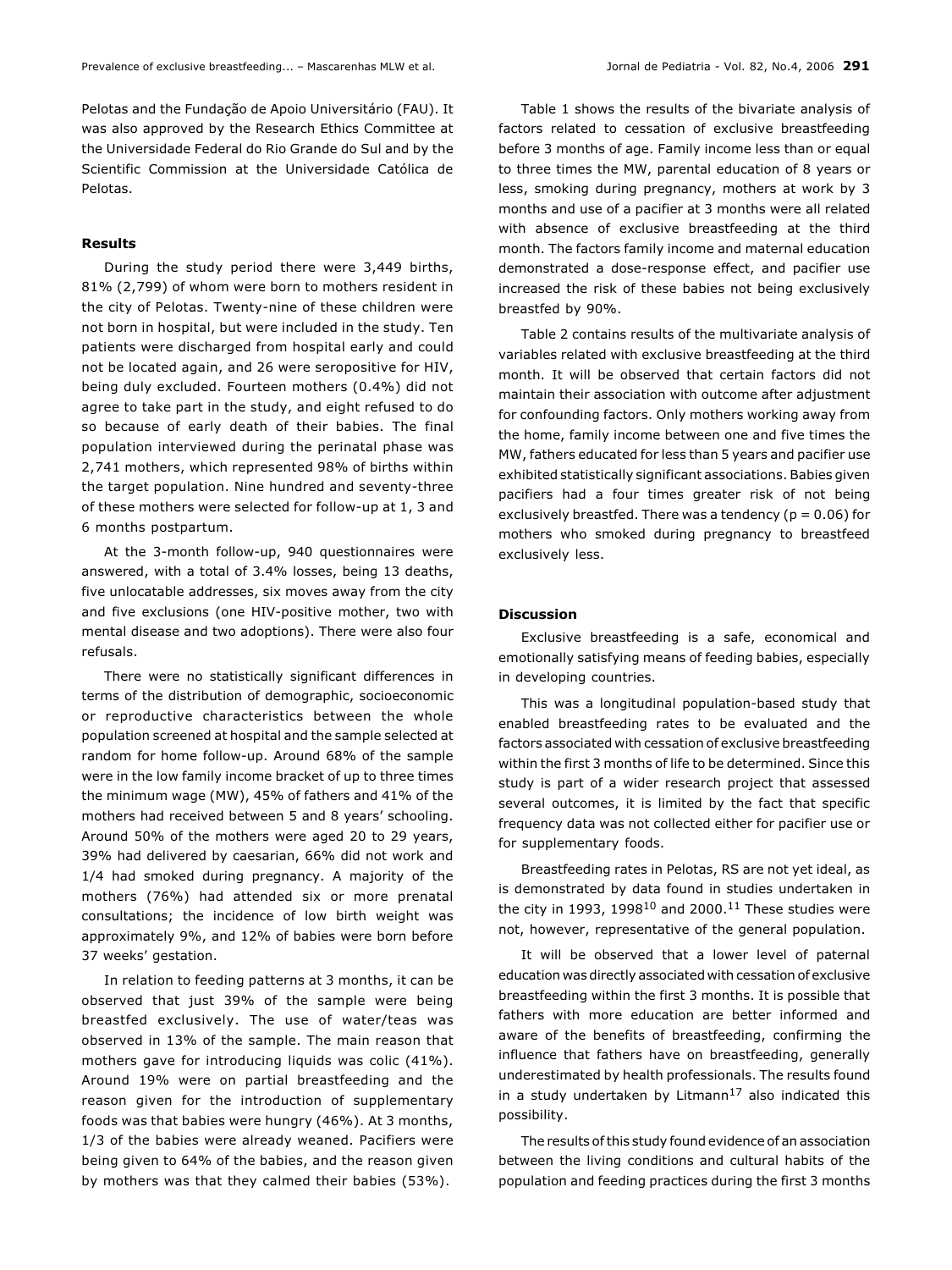of life. Babies from low-income families (between one and three times the MW) had a greater chance of ceasing

exclusive breastfeeding before the third month. This factor gains singular importance to the extent that it is

| Variable                         | <b>Exclusive breastfeeding</b> |      |           |               | <b>RR (95%CI)</b>   |
|----------------------------------|--------------------------------|------|-----------|---------------|---------------------|
|                                  | Yes                            |      | No        |               |                     |
|                                  | $n = 364$                      | %    | $n = 576$ | $\frac{0}{0}$ |                     |
| Family income (MW)               |                                |      |           |               |                     |
| > 6                              | 61                             | 16.8 | 55        | 9.5           | 1.00                |
| $3.1 - 6$                        | 82                             | 22.5 | 109       | 18.9          | $1.20(0.96-1.51)$   |
| $1.1 - 3$                        | 156                            | 42.9 | 287       | 49.8          | $1.37(1.11-1.67)$   |
| $\leq 1$                         | 65                             | 17.9 | 125       | 21.7          | $1.39(1.12-1.72)$   |
| Paternal education (years)       |                                |      |           |               |                     |
| $\geq 9$                         | 141                            | 38.7 | 164       | 28.5          | 1.00                |
| $5 - 8$                          | 161                            | 44.2 | 264       | 45.8          | $1.16(1.02-1.31)$   |
| $0 - 4$                          | 47                             | 12.9 | 115       | 20.0          | $2.27(1.81 - 2.85)$ |
| Ignored                          | 15                             | 4.1  | 33        | 5.7           | $1.28(1.03-1.59)$   |
| Maternal education (years)       |                                |      |           |               |                     |
| $\geq 9$                         | 173                            | 47.5 | 204       | 35.4          | 1.00                |
| 5-8                              | 137                            | 37.6 | 254       | 44.1          | $1.20(1.07-1.35)$   |
| $0 - 4$                          | 54                             | 14.8 | 118       | 20.5          | $1.27(1.11-1.45)$   |
| Maternal color                   |                                |      |           |               |                     |
| Not white                        | 99                             | 27.2 | 152       | 26.4          | 1.00                |
| White                            | 265                            | 72.8 | 424       | 73.6          | $1.02(0.90-1.14)$   |
| Maternal age (years)             |                                |      |           |               |                     |
| $\geq$ 35                        | 59                             | 16.2 | 81        | 14.1          | 1.00                |
| 30-34                            | 61                             | 16.8 | 89        | 15.5          | $1.03(0.84-1.24)$   |
| $20 - 29$                        | 191                            | 52.5 | 282       | 49.0          | $1.03(0.88-1.21)$   |
| $\leq$ 19                        | 53                             | 14.6 | 124       | 21.5          | $1.21(1.02-1.44)$   |
|                                  |                                |      |           |               |                     |
| Primiparity?<br>No               | 223                            | 61.3 | 331       | 57.5          | 1.00                |
| Yes                              | 141                            | 38.7 | 245       | 42.5          | $1.06(0.96-1.18)$   |
|                                  |                                |      |           |               |                     |
| Smoking during pregnancy?        |                                |      |           |               |                     |
| No                               | 288                            | 79.1 | 413       | 71.7          | 1.00                |
| Yes                              | 76                             | 20.9 | 163       | 28.3          | $1.16(1.04-1.29)$   |
| Maternal employment at 3 months? |                                |      |           |               |                     |
| No                               | 330                            | 90.7 | 493       | 85.6          | 1.00                |
| Yes                              | 34                             | 9.3  | 83        | 14.4          | $1.18(1.04-1.35)$   |
| Type of delivery                 |                                |      |           |               |                     |
| Normal                           | 220                            | 60.4 | 357       | 62.0          | 1.00                |
| Caesarian                        | 144                            | 39.6 | 219       | 38.0          | $0.98(0.88 - 1.08)$ |
| Sex of infant                    |                                |      |           |               |                     |
| Male                             | 192                            | 52.7 | 294       | 51.0          | 1.00                |
| Female                           | 172                            | 47.3 | 282       | 49.0          | $1.03(0.93-1.14)$   |
| Number of prenatal consultations |                                |      |           |               |                     |
| $\geq 6$                         | 293                            | 80.5 | 441       | 76.6          | 1.00                |
| $0 - 5$                          | 71                             | 19.5 | 135       | 23.4          | $1.09(0.97 - 1.22)$ |
| Length of gestation (weeks)      |                                |      |           |               |                     |
| $\geq$ 37                        | 327                            | 89.8 | 504       | 87.5          | 1.00                |
| < 37                             | 37                             | 10.2 | 72        | 12.5          | 1.09 (0.94-1.26)    |
| Weight of infant                 |                                |      |           |               |                     |
| $\geq$ 2,500 g                   | 337                            | 92.6 | 527       | 91.5          | 1.00                |
| $< 2,500$ g                      | 27                             | 7.4  | 49        | 8.5           | $1.06(0.89-1.26)$   |
| Using pacifier at 3 months?      |                                |      |           |               |                     |
| No                               | 194                            | 53.3 | 122       | 21.2          | 1.00                |
| Yes                              | 170                            | 46.7 | 454       | 78.8          | $1.88(1.63-2.18)$   |

Table 1 - Bivariate analysis of factors associated with cessation of exclusive breastfeeding before the third month of life, Pelotas, RS, Brazil, 2003

MW = minimum wage(s); RR (95%CI) = relative risk of not being on exclusive breastfeeding with its 95% confidence interval.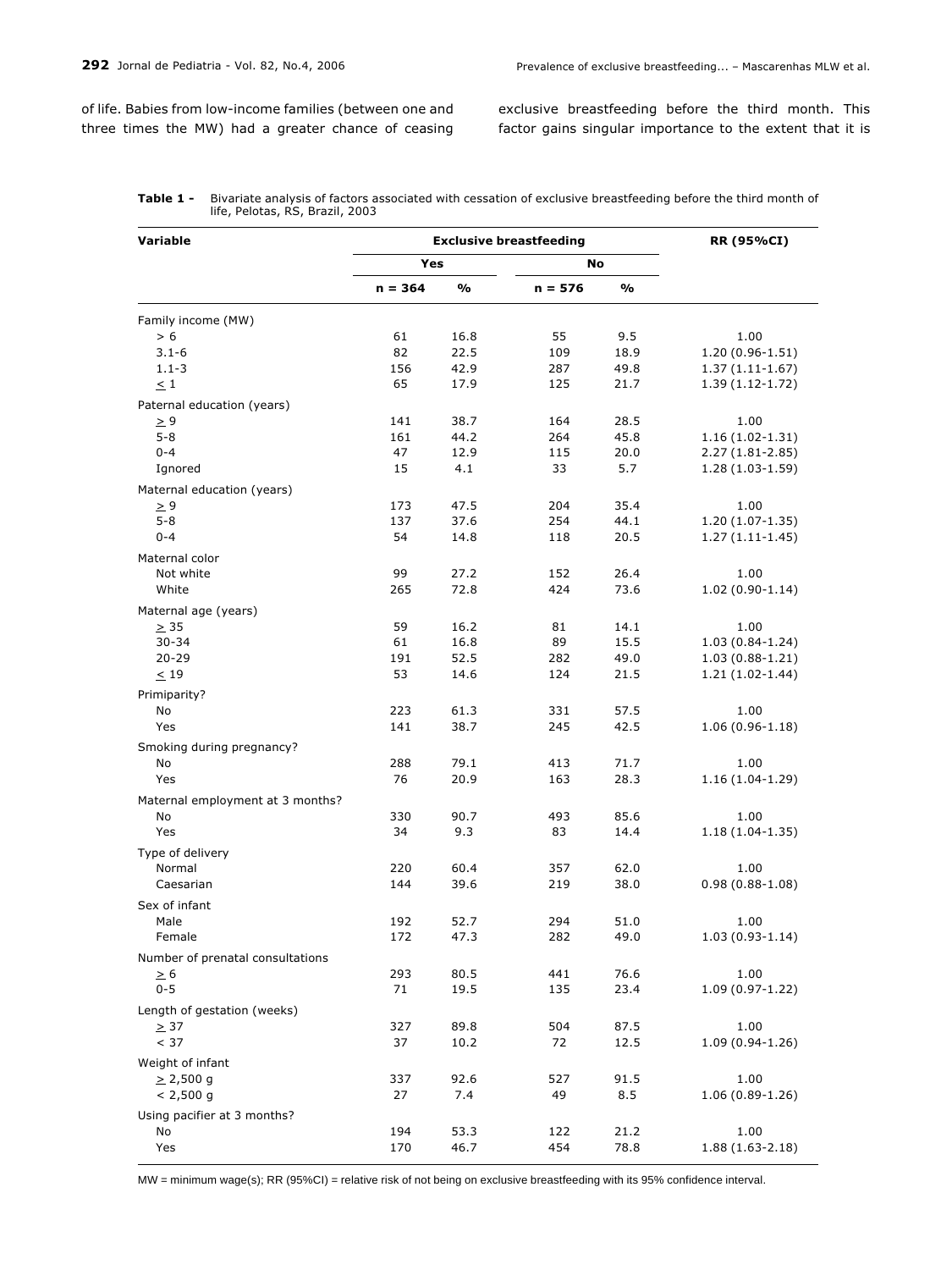exactly these children who are most exposed to other factors that increase infant morbidity and mortality.

It is interesting to observe that children from extremely poor families (earning the MW or less) did not have an increased risk of not being on exclusive breastfeeding at 3 months, probably due to a complete lack of the means of acquiring any substitute for breastmilk.

After analysis by adjusted logistic regression, there was no significant association with length of gestation or

Table 2 - Multivariate analysis of factors associated with cessation of exclusive breastfeeding before the third month of life, by hierarchical model, Pelotas, RS, Brazil, 2003

| Variable                              | OR (95%CI)*       | aOR (95%CI) <sup>+</sup> |
|---------------------------------------|-------------------|--------------------------|
| Family income (MW) <sup>+</sup>       |                   |                          |
| > 6                                   | 1.00              | 1.00                     |
| $3.1 - 6$                             | 1.47 (0.93-2.34)  | 1.35 (0.83-2.18)         |
| $1.1 - 3$                             | 2.04 (1.35-3.08)  | 1.60 (1.02-2.52)         |
| < 1                                   | 2.13 (1.33-3.42)  | 1.46 (0.85-2.49)         |
| Paternal education (years) $‡$        |                   |                          |
| $\geq 9$                              | 1.00              | 1.00                     |
| $5 - 8$                               | 1.41 (1.05-1.90)  | $1.15(0.83-1.60)$        |
| $0 - 4$                               | $2.10(1.40-3.16)$ | $1.61(1.02-2.54)$        |
| Ignored                               | 1.89 (0.99-3.63)  | $1.57(0.80-3.10)$        |
| Maternal education (years) $‡$        |                   |                          |
| > 9                                   | 1.00              | 1.00                     |
| $5 - 8$                               | $1.57(1.18-2.10)$ | 1.26 (0.91-1.73)         |
| $0 - 4$                               | 1.85 (1.27-2.71)  | 1.31 (0.84-2.05)         |
| Maternal age (years) $‡$              |                   |                          |
| $\geq$ 35                             | 1.00              | 1.00                     |
| $30 - 34$                             | $1.06(0.67-1.70)$ | $1.10(0.68-1.77)$        |
| $20 - 29$                             | $1.08(0.73-1.58)$ | $1.08(0.73 - 1.61)$      |
| $\leq$ 19                             | 1.70 (1.07-2.71)  | 1.53 (0.95-2.47)         |
| Smoking during                        |                   |                          |
| pregnancy? §                          |                   |                          |
| <b>No</b>                             | 1.00              | 1.00                     |
| Yes                                   | $1.50(1.10-2.04)$ | 1.37 (0.99-1.90)         |
| Maternal employment<br>at 3 months? § |                   |                          |
| No                                    | 1.00              | 1.00                     |
| Yes                                   | $1.63(1.07-2.49)$ | 1.76 (1.15-2.71)         |
| Number of prenatal<br>consultations § |                   |                          |
| $\geq 6$                              | 1.00              | 1.00                     |
| $0 - 5$                               | 1.26 (0.91-1.75)  | $1.02(0.72 - 1.44)$      |
| Using pacifier                        |                   |                          |
| at 3 months? II                       |                   |                          |
| No                                    | 1.00              | 1.00                     |
| Yes                                   | $4.25(3.19-5.66)$ | 4.27 (3.19-5.72          |

 $MW = minimum wace(s)$ .

Adjusted odds ratio with 95% confidence interval.

§ Model 2: paternal education, smoking during pregnancy, maternal employment at 3 months and number of prenatal consultations.

Model 3: paternal education, smoking during pregnancy, maternal employment at 3 months and pacifier at 3 months.

birth weight, in contrast with another study in which low birth weight was negatively associated with starting and continuing exclusive breastfeeding.<sup>18</sup>

The relationship between to maternal smoking during pregnancy and cessation of exclusive breastfeeding before the third month of life had no statistical significance after confounding factors were controlled.

A tendency was observed, however, for mothers who had smoked during pregnancy to breastfeed exclusively for shorter periods. There is a possibility that the same emotional factors that lead a woman to acquire a smoking habit also interfere negatively with her motivation to breastfeed. A similar result is to be found in a study performed by Silveira et al.<sup>19</sup>

A statistically significant association was observed between maternal employment at 3 months and absence of exclusive breastfeeding at the same age. It is very probable that this is the result of some women returning to work from maternity leave during this period, separating them from their babies for around 8 hours a day, which demonstrates not only the importance of maternity leave, but also of teaching women to express their milk so that their babies can still be fed exclusively on breastmilk even in their absence.

Some studies have demonstrated that the introduction of water or teas (predominant breastfeeding) is a frequent practice, particularly in developing countries.<sup>7,20</sup> The results of the current study were similar since it was observed that these liquids were offered early on. This combination reduces the protection conferred by breastmilk against infection and also reduces breastfeeding duration, <sup>21</sup> in addition to being an unnecessary practice when babies are breastfeeding exclusively, even in countries with tropical climates.22 Other Brazilian authors have also demonstrated that the offer of liquids to children exclusively breastfed occurs early.23,24 These infusions are offered in the belief that they have calming and laxative properties and this is a practice that is deeply rooted in our culture, even in populations who have been taught not to use them.

A strong association was observed between pacifier use at 3 months and absence of exclusive breastfeeding at the same age, which demonstrates that, although the population is instructed to avoid pacifiers, this is a cultural habit that is difficult to control and eradicate. In a study undertaken in Pelotas, RS, in 1993, it was observed that 67% of babies were given pacifiers during their first month and 80% in the third month.<sup>25</sup>

A study by Soares demonstrated that pacifier use was more frequent among children not exclusively breastfed.26 Kramer et al. demonstrated that, 73% of babies exposed to pacifiers had discontinued exclusive breastfeeding before 3 months of age, whereas babies not exposed had

Unadjusted odds ratio with 95% confidence interval.

<sup>‡</sup> Model 1: family income, paternal education, maternal education and age.